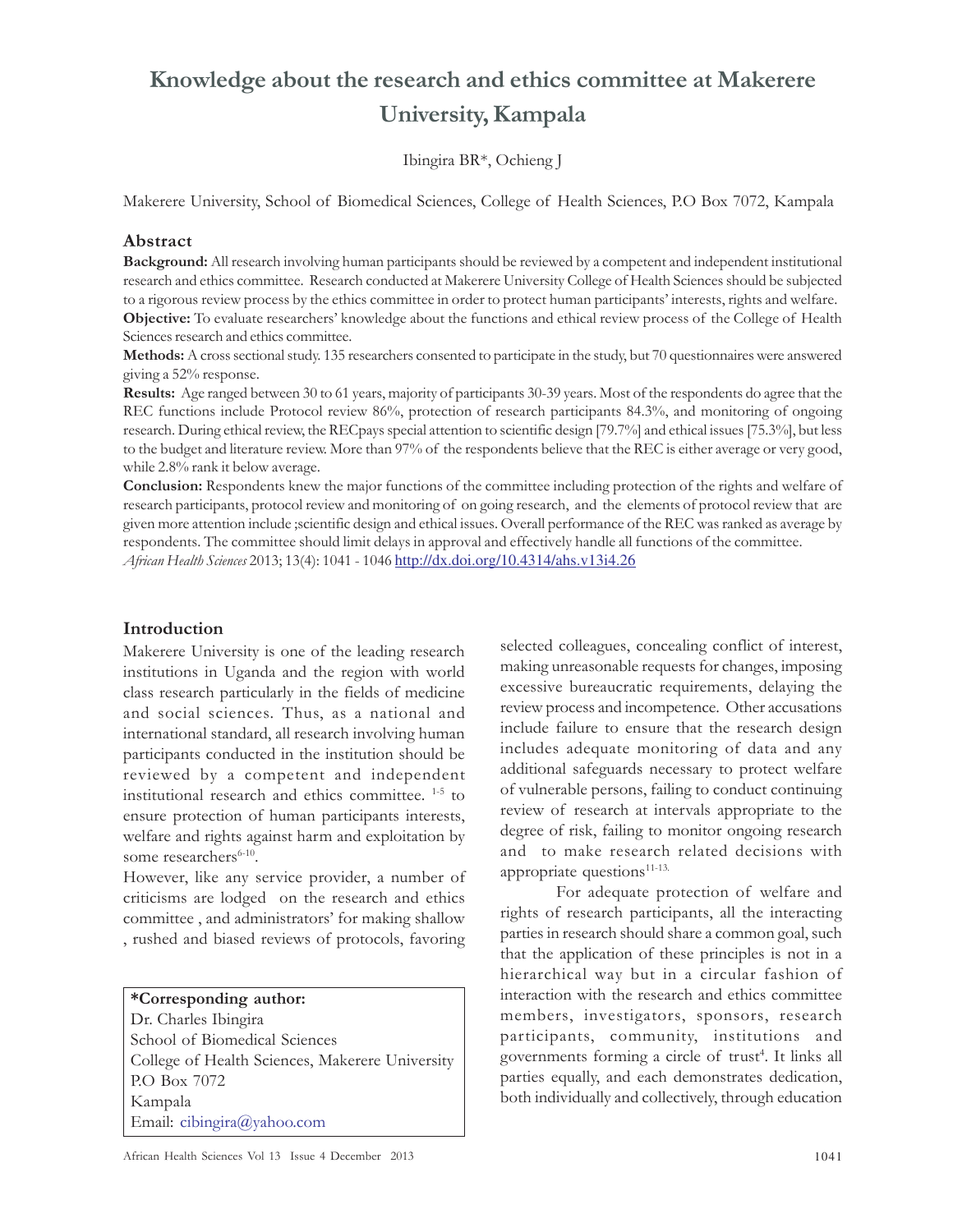and cooperation to uphold human dignity during research.

It should be noted that many researchers regard ethical review as a road block to doing research, and slowing the progress of science, imposed by Institutions and institutional review committees<sup>14</sup>. They also have minimal knowledge about institutional review committees, the ethical reviewprocess, elements of ethical review, research regulatory guidelines and laws. The faculty of medicine research and ethics committee has ensured protection of research participants as well as upholding all the prescribed functions of ethics committees, However, the faculty review committee had never been evaluated and was not aware of the researchers' knowledge about its functions, membership, proceedings and overall performance regarding protection of human research participants.

This study was therefore aimed assessing their knowledge and attitudes about their research and ethics committee so that it can make rational changes and adjustments to improve the dispensation of their services.

# Methods

This was a cross sectional study at Makerere University Faculty of Medicine and Mulago Teaching Hospital. The survey population included all faculty, Mulago hospital staff involved in research and the graduate student.

The survey sample was drawn from the Faculty of Medicine staff, graduate students and Mulago Hospital clinicians database by simple random sampling. All departments that do research were included. Only researchers who had never served as members of the research and ethics committee and who consented were included. The data collection instrument was first pre-tested and relevant corrections made before use for data collection.

After consenting, the researchers were handed the structured questionnaire for filling at their own convenience. A special box was left at an accessible but safe point in each department where filled questionnaires had to be dropped for the investigator to collect, and this was done to maintain protection of privacy and confidentiality of the respondents.

Ethical review and approval was sought from the Faculty of Medicine Research and Ethics Committee. Informed consent was obtained from all the respondents before data collection and appropriate measures were taken to minimize risks and maintain confidentiality.

The data was first analyzed descriptively by SPSS Statistical package; averages for questions that required quantitative answers and frequency tables for questions that required a choice among several given alternatives were calculated, bar graphs and pie chats were constructed. ANOVA was used to test for differences between means of variables on researcher's knowledge about the REC and ethical review<sup>11</sup>.

# Results

A total of 135 questionnaires were administered to researchers who consented to participate in the survey, an effort was put to get back the fully filled ones, only seventy researchers (70) returned the questionnaires which were fully answered giving a 52% response rate, the remaining 65 questionnaires were never returned. The male to female ratio of respondents was 1.3:1. Most of the respondents knew about the membership of the committee, how the members are appointed, ethical review process and the frequency of the meetings.

| Table 1: Gender of the participants |                   |      |                      |  |  |  |  |
|-------------------------------------|-------------------|------|----------------------|--|--|--|--|
| Valid                               | Frequency Percent |      | <b>Valid Percent</b> |  |  |  |  |
| Male                                | 39                | 55.7 | 55.8                 |  |  |  |  |
| Female                              | 31                | 44.2 | 44.2                 |  |  |  |  |
| Total                               | 70                | 99.9 | 100.0                |  |  |  |  |

The age ranged from 30 to 61 years,with the majority of participants in the age range 30-39 as shown in figure 1.

Most of the participants were academic staff of the faculty of medicine, postgraduates and researchers from Mulago hospital as shown in figure 2.

As shown in figure 3, it is those researchers in the age range 40-49 that have had more than three protocols going through the faculty review committee;the majority of participants have had two or more protocols reviewed.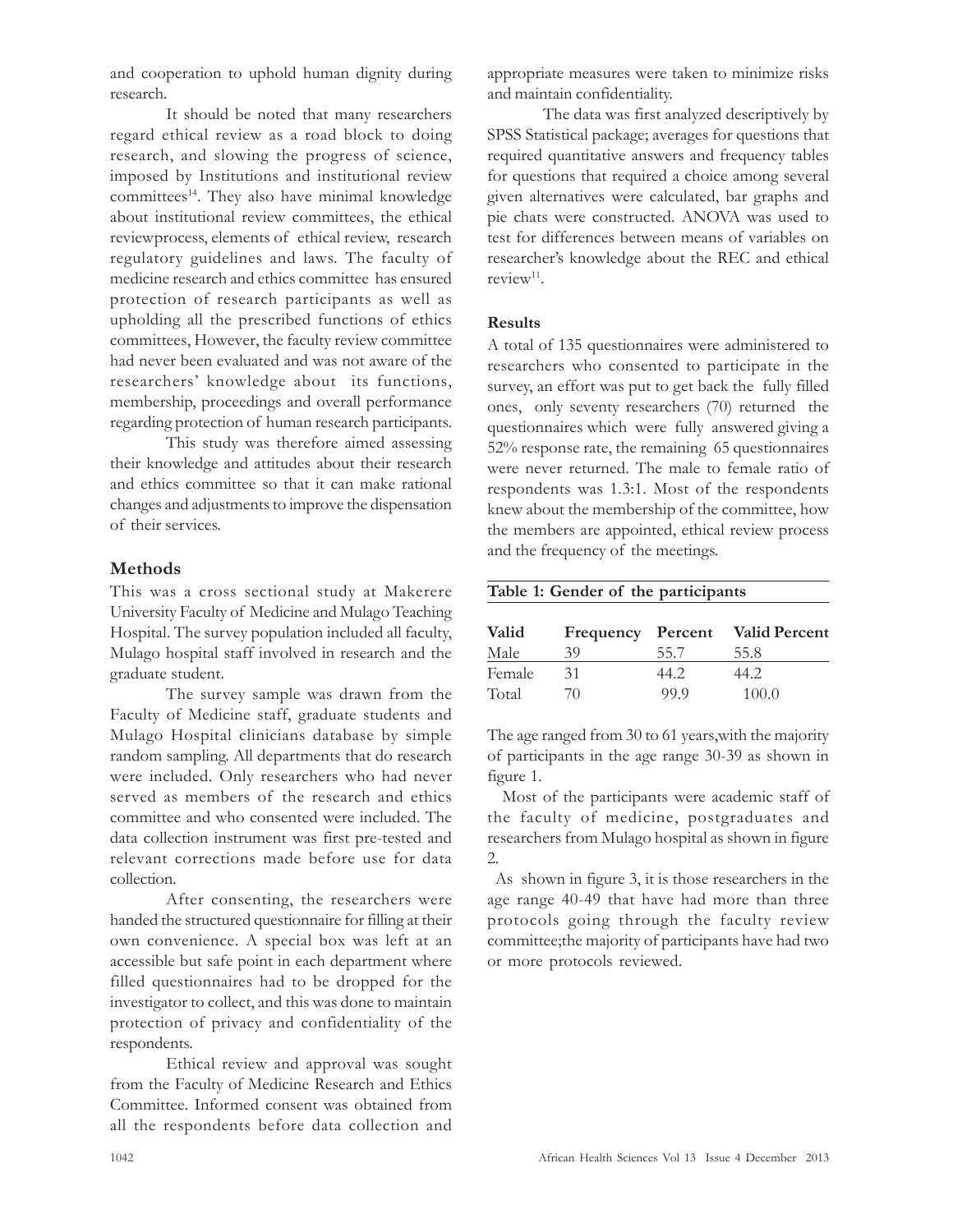

Figure 1: Age groups of respondents in the survey



Figure 2: Title of respondent



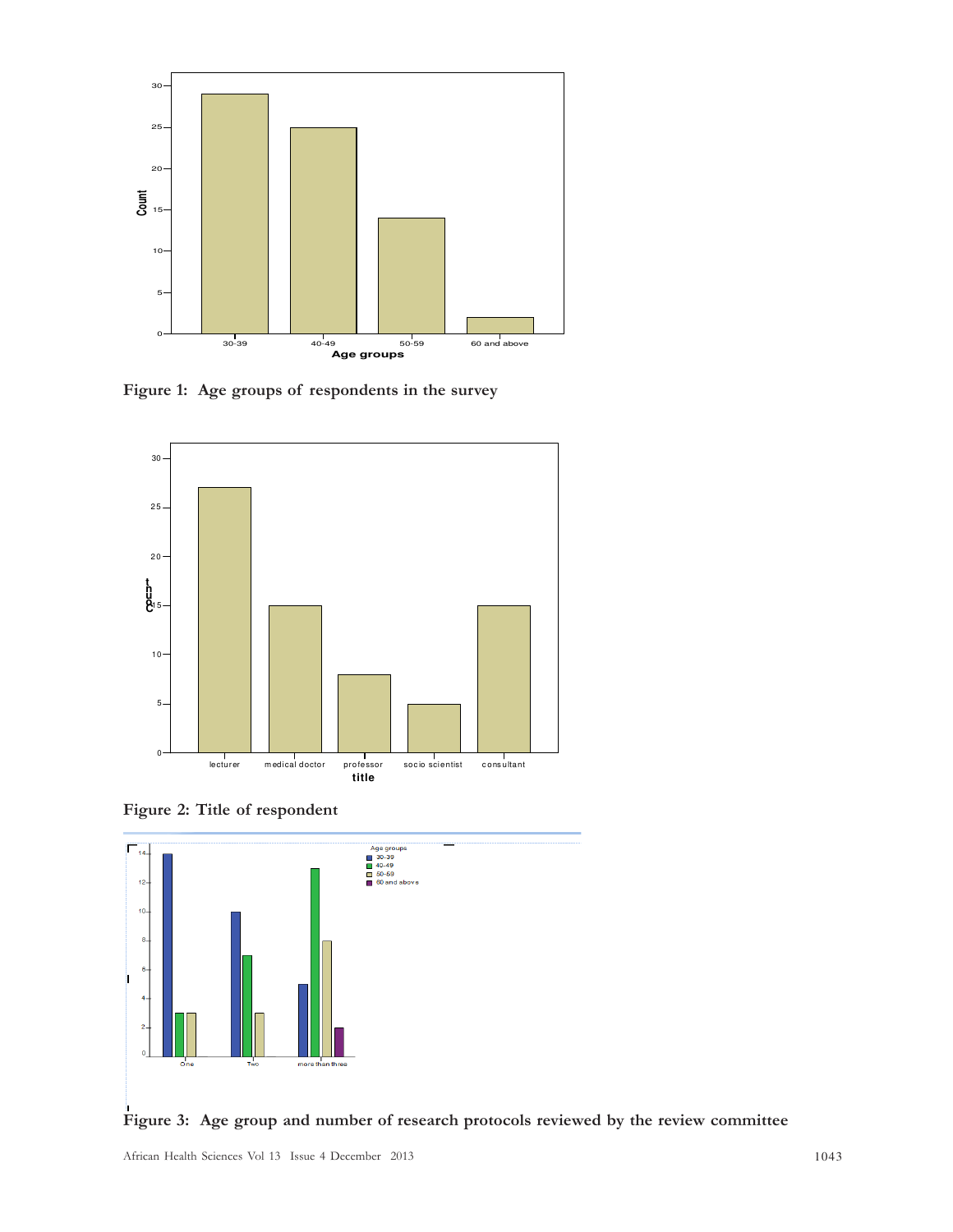Table 2: Knowledge of respondents about the functions of the faculty review committee

| <b>Function</b>           | Selected | $\frac{0}{0}$ | Not selected | $\frac{0}{0}$ | Total | $\frac{0}{0}$ |
|---------------------------|----------|---------------|--------------|---------------|-------|---------------|
| Protocol Review           | 63       | 90            |              | 10            | 70    | 100           |
| Policy advice on research | 34       | 48.6          | 36           | 51.4          | 70    | 100           |
| Staff advice on research  | 36       | 51.4          | 34           | 48.6          | 70    | 100           |
| Protection of research    | 59       | 84.3          | 11           | 15.7          | 70    | 100           |
| participants              |          |               |              |               |       |               |
| Harass Researchers        | 6        | 8.6           | 64           | 91.4          | 70    | 100           |
| Discipline researchers    | 44       | 62.9          | 26           | 37.1          | 70    | 100           |
| Monitor on going research | 40       | 57.1          | 30           | 42.9          | 70    | 100           |
| All the Above             | 9        | 12.9          | 61           | 87.1          | 70    | 100           |

Table 3: Knowledge of researchers about Elements of the research protocol review, the review committee pays special attention to during protocol review process [n=70].

|                 | Scientific<br>design and<br>conduct<br>of the<br>study | Recruit- Care<br>ment of<br>research<br>subjects | and<br>protection<br>of research<br>participants | Ethical<br>issues | <b>Community Budget</b><br>consider-<br>ations |          | Literature<br>review |
|-----------------|--------------------------------------------------------|--------------------------------------------------|--------------------------------------------------|-------------------|------------------------------------------------|----------|----------------------|
| <b>Selected</b> | 79.7%                                                  | $51.5\%$                                         | $56.5\%$                                         | $75.3\%$          | $44.9\%$                                       | $14.3\%$ | $24.3\%$             |
| Not Selected    | $20.3\%$                                               | $48.5\%$                                         | $43.5\%$                                         | $24.6\%$          | $55.1\%$                                       | $85.7\%$ | $75.7\%$             |
| Total           | 100.0                                                  | 100.0                                            | 100.0                                            | 100.0             | 100.0                                          | 100.0    | 100.0                |



Figure 4: Follow up of on going research by review committee and its usefulness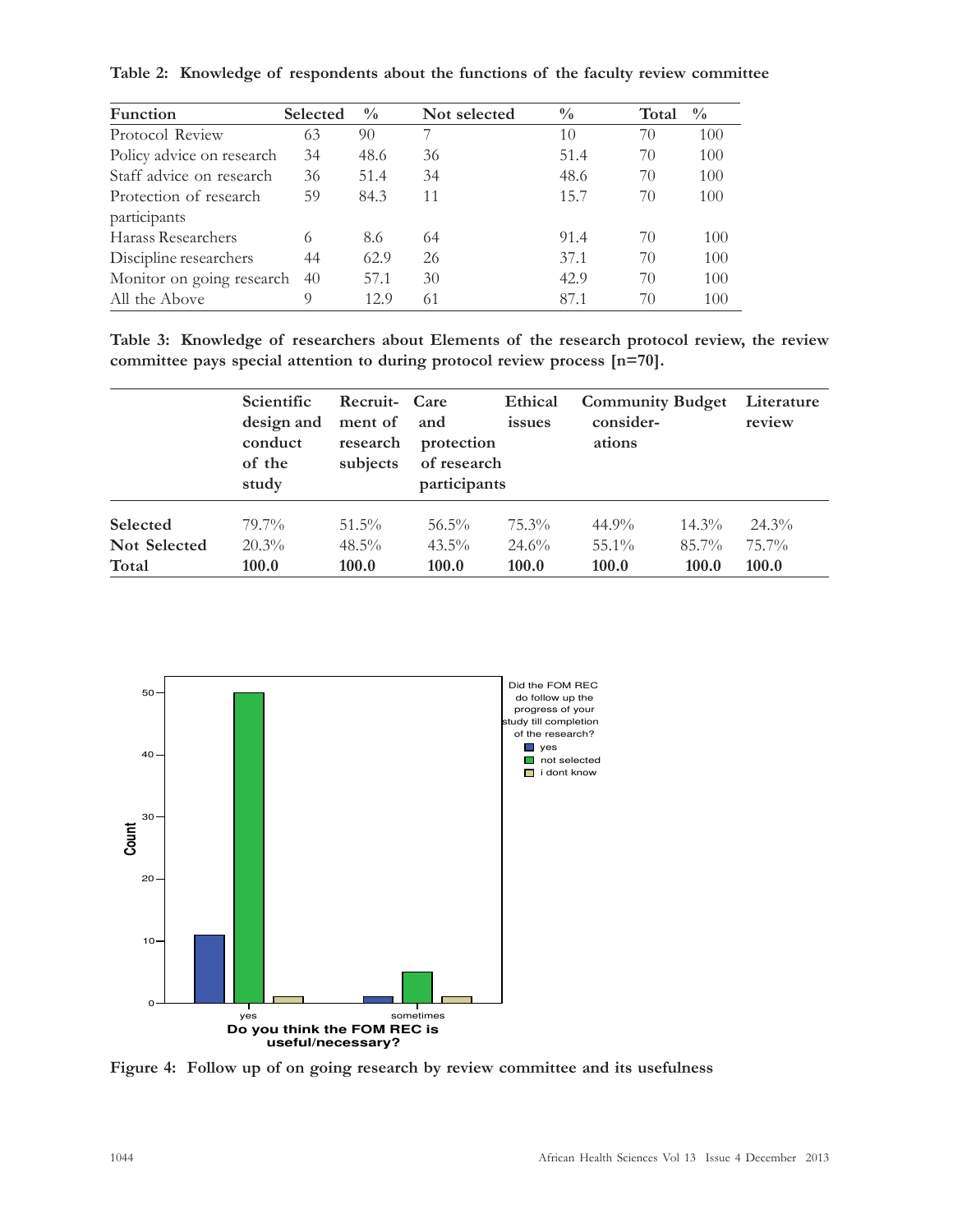## **Discussion**

The response rate among researchers in this study was 52%, which is fairly reasonable as compared to 49% by a similar study in Australian and 38%, in what scientists want from their institutional review committees<sup>11, 12</sup>. There is also a 98%, 59% and 24% response rate in what institutional review committees look like of California State University USA<sup>12</sup>. All the respondents had previous experience with the Faculty of Medicine review committee and had at least presented a research protocol for review.

The age range was 30 to 61 years and the majority of respondents were in the age group 30- 39, this also compares with the ages of the majority staff of Makerere faculty of Medicine and Mulago Hospital. The male to female ratio was 1.3:1; this is almost equal because of the policy of gender balance and women emancipation held by the University. Most researchers were academic staff, but since the committee serves the faculty of Medicine and Mulago teaching Hospital with all the, doctors, consultant, postgraduates and social scientists, who conduct research .

The study revealed that most researchers consider protocol review 63[86.6%], protection of human subjects 59[84%], monitoring of ongoing research 40[57.1%] and discipline of researchers 44[62.9%] to be the major functions of the Ethics committee. Other functions included policy advice to the institution 34[48.6%], staff (researchers) and community education on ethical issues<sup>15-17</sup>. It has never been a function of the committee to harass researchers although such a belief is also reflected  $elsewhere<sup>11-12</sup>$ .

The researchers were also aware of the discipline function of the committee which is in agreement with other studies where the committee has powers to, suspend, or discontinue researcher's work, in addition to making them face suspension, or loss of privilege to conduct research<sup>12</sup>. A small percentage of researchers (12.9%) knew all the above as functions of the ethics committee. Hence need for the faculty committee to step up publicity and education of researchers about its functions and the ethical review process, outlining the guidelines.

Whereas researchers are aware of major function of the committee, they went ahead to indicate that some aspects are not well accomplished including monitoring of ongoing research giving an opportunity for researchers to deviate and or violate the approved protocols, which is aggravated by planning research long before it is conducted and unpredictable circumstances leading to a need to change in the procedures once it is instituted<sup>11.</sup> This is worsened by the perception that the committee causes unnecessary delays in approving proposals or any protocol amendments.

Although, any research proposal that deviates from that approved by the committee should be viewed as being unethical because it is in breach of local and international guidelines. All amendments of the protocol must be approved by the review committee before being implemented. Making it necessary for continuous monitoring of ongoing research projects till completion as a safeguard against deviations and violations from the required research practices $11$ . Thus monitoring is the only sure mechanism to limit unethical practices by some researchers following approval of their protocols.

 Despite the fact that the committee did not follow up or monitor the progress of their research, 50 of the participants (71%) still thought that the review committee was necessary, bearing in mind the fact that it fulfilled other roles adequately.It's a common practice that the review committee pays little attention to the proposed budget and literature review during protocol review (14.3%,2.43%) respectively.Howeverspecial attention is given to, scientific design [79.7%], ethical issues[75.3%] the care and protection of research subjects [56.5%] which is also part of the ethical issues. It is necessary that the committee pays attention to all elements of the review process, since each has a particular influence on the protection of the research participants.

# Conclusion

The survey cuts across the range of researchers in the Faculty of Medicine and Mulago Hospital who are fairly knowledgeable about the functions of the review committee, but ignorant about a few others. It's important to note that the majority know the major functions like protection of the rights and welfare of human research participants.

These respondents also confirmed the fact that monitoring of approved protocols and ongoing research by the review committee is not very strictly adhered to as a major function of the committee, which is a weakness in the performance of the committee and a loophole for possible abuse of research ethics by researchers.